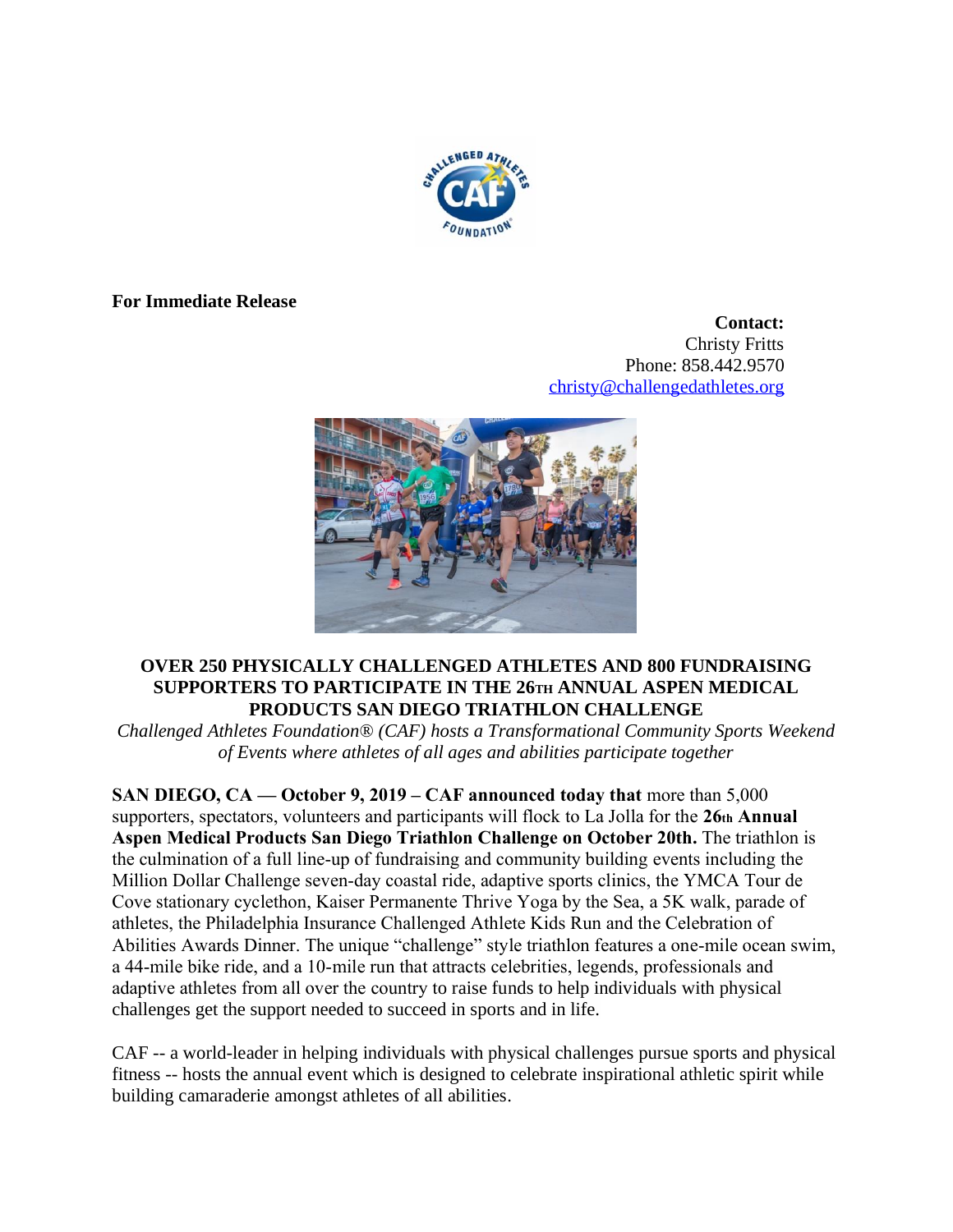"It has been called the Best Day in Tri," says **CAF Chief Executive Director Virginia Tinley.** "But this weekend has transcended far beyond triathlon. It really is one of the most inclusive sports environments where athletes of all ages and abilities experience first-hand the power of sport to pull people together."

A star-studded line-up of Paralympians and challenged athlete legends like **Rudy Garcia-Tolson, Scout Bassett, Megan Blunk, Willie Stewart, Sarah Reinertsen, Carlos Moleda** and **Andre Kajlich** will also participate throughout the weekend. US Para Swim Champion Roderick Sewell and the first mother-daughter team Beth & Liza James are returning in time after racing the IRONMAN® World Championships in Kona. Hall of Fame triathlon legends Michellie Jones, Kathleen McCartney, Julie Moss and Scott Tinley will also be participating along with recent Ironman record holder and sensation, Cam Wurf. Also returning to the scene are Mayor Faulconer and San Diego's former Police Chief Shelley Zimmerman, **NBA Hall of Famer Bill Walton**, the San Diego Padres' Pad Squad and for the first time ever, ninja warriors from NBC's action-packed series **American Ninja Warrior** will be on-site to fire up athletes and demonstrate their growing circle. Ninja Warriors include 2019 ANW Champion Drew Drechsel, Jesse "Flex" Labreck, Mathis "The Kid" Owhadi, Nate Burkhalter, Chris DiGangi and Tiana Webberley.

To kick off the weekend on Friday, October 18, CAF will welcome home over 120 cyclists from the **Million Dollar Challenge** who will have completed a seven-day bike ride from Palo Alto to San Diego to raise over a million dollars in support of CAF's mission. Earlier that morning, CAF will also host the **Junior Seau Foundation Adaptive Surf Program Kids Clinic.** At the surf clinic, kids of all ages and abilities learn adaptive surfing skills from specialized coaches. Also featured will be the **XTERRA Wetsuits Ocean Water Swim Clinic** at La Jolla Shores.

On Friday evening, CAF will host its annual **Celebration of Abilities Awards Dinner** at Irwin M. Jacobs Qualcomm Hall to recognize partners and challenged athletes from around the country for their trailblazing and inspirational achievements in the prior year.

On Saturday, October 19, a series of adaptive sports clinics will be held at La Jolla Jewish Community Center to provide expert coaching and mentoring for over 250 challenged athletes from across the nation. The sports clinics include Össur Running and Mobility, Wheelchair Tennis and Adaptive Swimming.

On Sunday, October 20 at La Jolla Cove our signature event for the weekend the festivities kick off with the **Parade of Athletes**, where challenged athletes, sports legends, and celebrities walk together in preparation for the challenge-distance triathlon. Two hundred and fifty athletes with physical challenges and 800 fundraising supporters will participate in the **Aspen Medical Products San Diego Triathlon Challenge** with the option to compete as an individual or as part of a three-person swim/bike/run relay team. Another reason this event is referred to as "the best day in tri" is due to its unique "challenge" distance format that allows participants to complete in the events side by side.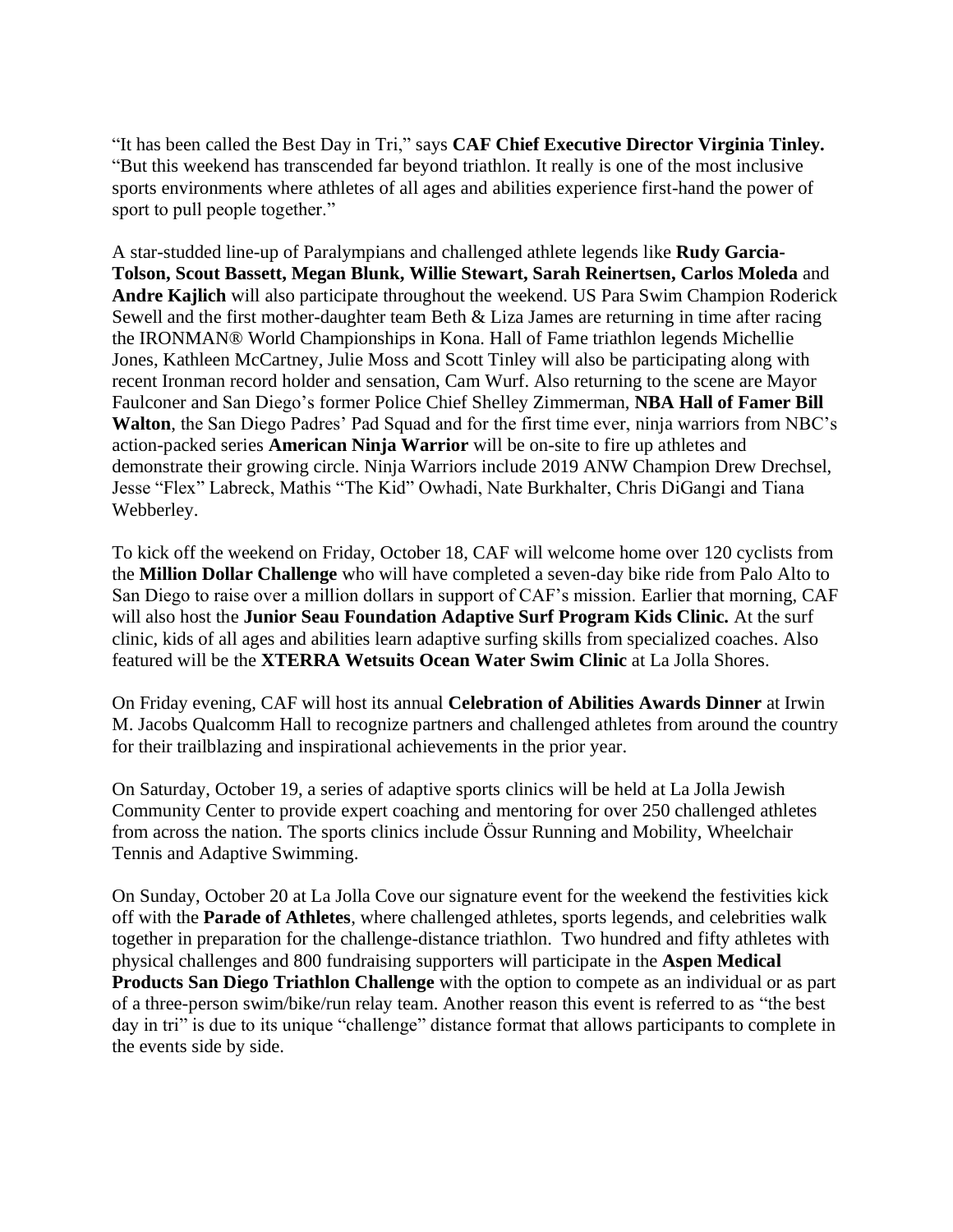"I was completely moved from the first-time I participated in this event," says triathlete and long-time CAF supporter, Rosalind Jarrett Sepulveda. "Whether you're a participant or spectator you will leave inspired to do the sports you love and make a difference in the lives of others."

Other Sunday highlights include the **YMCA of San Diego County Tour de Cove Stationary Cyclethon, Philadelphia Insurance Kid's Run, Kaiser Permanente THRIVE Yoga by the Sea, and 5K Fitness Walk.** New for 2019, will be an **American Ninja Warrior challenge**  where athletes of all abilities can put their ninja skills to the test. There is something for everyone at the Cove during this packed day of events.

The Aspen Medical Products San Diego Triathlon Challenge weekend celebrates the power of sport to transform lives, build community and change perceptions of what people with permanent physical disabilities can accomplish. Funds raised from these events directly support CAF's mission to provide opportunities and support to people with physical challenges so they can pursue active lifestyles through physical fitness and competitive athletics. CAF believes that involvement in sports at any level increases self-esteem, encourages independence, and enhances one's quality of life and the San Diego Triathlon Challenge is every athlete's chance to prove it.

Registration for these events is open. Please visit [www.challengedathletes.org/weekend](http://www.challengedathletes.org/weekend) [Schedule](http://www.challengedathletes.org/wp-content/uploads/2019/09/2019-Full-Weekend-Schedule-of-Events.pdf) of events

Every year, awards are presented to select CAF athletes and supporters who have demonstrated extraordinary amounts of strength, resilience, and commitment. 2019 Celebration of Abilities Award Winners are:

**Exceptional Athletic Performance Award** - Mark Barr, a single-leg amputee with an impressive three-time Olympic background in swimming. After being one of the first athletes to attend CAF's paratriathlon camps, he has dominated the sport and gone undefeated in every ITU Race in 2019 and currently holds the ITU Champion Title in paratriathlon.

**Aspen Medical Products Most Inspirational Athlete Award:** The first CAF Women's Handcycling Team has just been established and will create a vision to get more women involved in the growing sport of handcycling and competing at the highest level. These athletes are changing the face of women in the cycling world and sports in general. Alicia Dana, Oksana Masters, Velette Britt, Gabrielle Platt, Lera Doederlein, Edie Perkins, Danielle Watson. Coaches and Managers: Carlos Moleda, Sarah Moleda, Dr. Ralf Lindschulten.

**The Jim MacLaren Award**: J.A. and Kathryn Albertsons Family Foundation (JKAF) for investing in the vision launch and ongoing support of CAF-IDAHO – our statewide initiative. CAF-Idaho will fund individual grants to athletes residing in all corners of the state and who participate in a wide variety of sports from alpine skiing, wheelchair basketball and cycling, to rock climbing, track and field, triathlon and wheelchair rugby.

**Trailblazer Award:** Hoda Mohamed has lived with polio since childhood and is Egypt's first female wheelchair athlete now breaking into the male-dominated sport of wheelchair